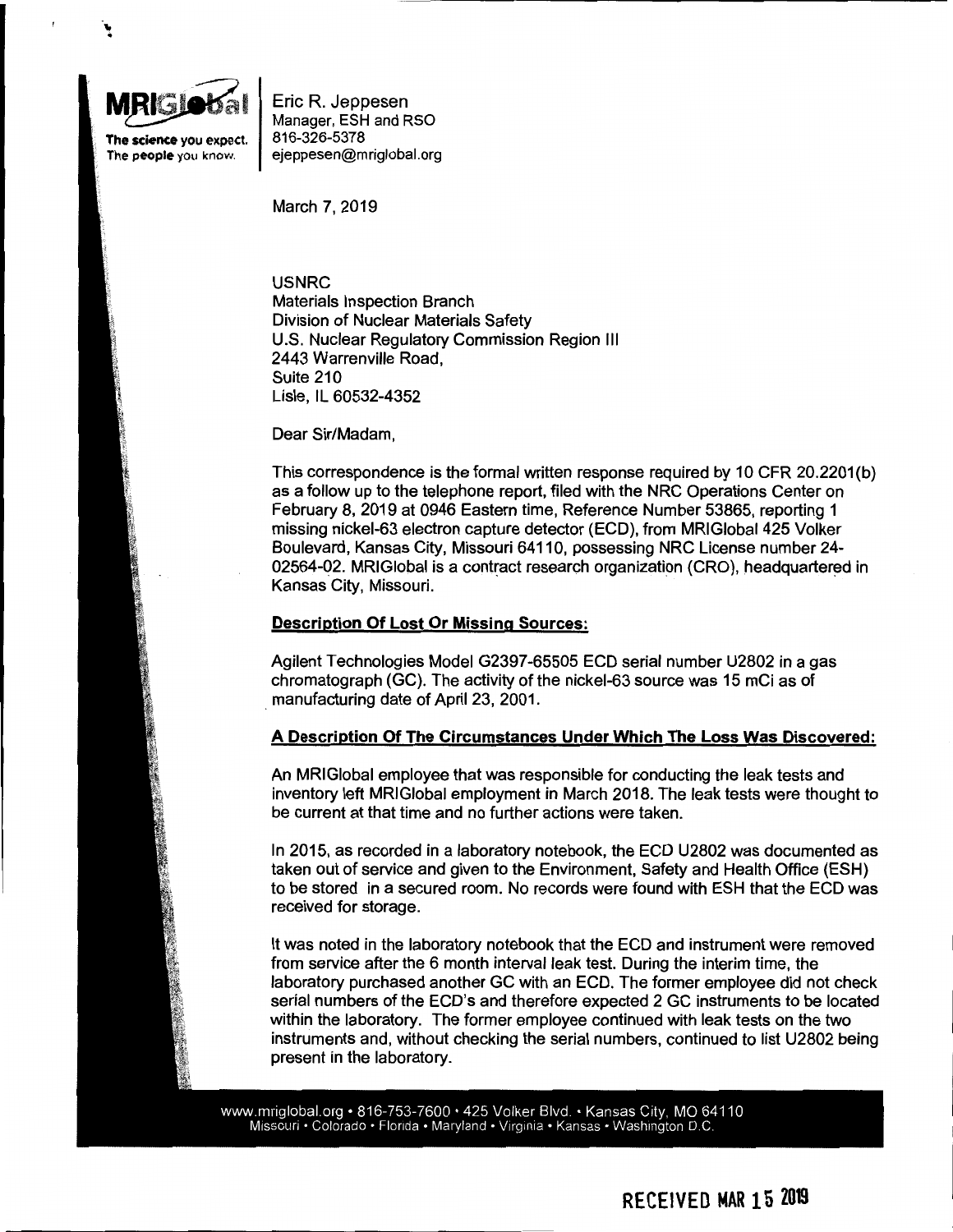An inventory was conducted in September 2018 by MRIGlobal's Senior Industrial Hygienist. This was in anticipation of sending all ECD's in storage back to the manufacturer. The U2802 source was noted to be missing during the audit. The Senior Industrial Hygienist then brought the missing source to the attention of the Radiation Safety Officer.

## **Actions Taken To Determine The Location Of The Missing Source:**

'

ESH staff took a concerted effort to locate the missing source. This included interviews with the former employee, laboratory staff and a search of the laboratory, extending outward. The laboratory, ESH secure storage, and other laboratories were thoroughly examined.

Further actions were reviewing purchasing and disposal records, Radiation Safety records, emails and contacting the manufacturer, Agilent Technologies, to review their records for receipt of the missing source.

#### **Disposition Or Probable Disposition Of The Radioactive Source:**

MRIGlobal has remodeled several laboratory spaces and made a concerted effort to dispose of excess inventory. The two most probable results are that the source was moved to a different location that has not been determined or that the source was disposed of during laboratory inventory reduction.

## **Exposures of Individuals To Radiation, Circumstances Under Which The Exposures Occurred, And The Possible Total Effective Dose Equivalent To the Persons in Unrestricted Areas:**

The ECO was still housed in the source holder, and therefore, the dose rate from the sources would not have been above background levels. Similar ECD's were checked with Ludlum Model 3 Geiger dose rate counters. In addition, the last confirmed leak test indicated no leaks from the source holder. MRIGlobal has no reason to believe that any person has been exposed to radioactivity due to this missing source.

# **Procedures Or Measures That Have Been, Or Will Be, Adopted To Ensure Against A Recurrence Of The Loss Or Theft Of Licensed Material.**

The inventory has been verified, current and up-to-date for all radioactive materials unsealed and sealed, at MRIGlobal. All unwanted or unneeded sealed sources have been returned to the manufacturer during the Fall of 2018. At this time MRIGlobal, has a total of three sealed sources, two in active use and one being stored temporarily.

During all required leak tests, serial numbers will be verified and matched to inventory.

www.mriglobal.org · 816-753-7600 · 425 Volker Blvd. · Kansas City, MO 64110 Missouri • Colorado • Florida • Maryland • Virginia • Kansas • Washington D.C.